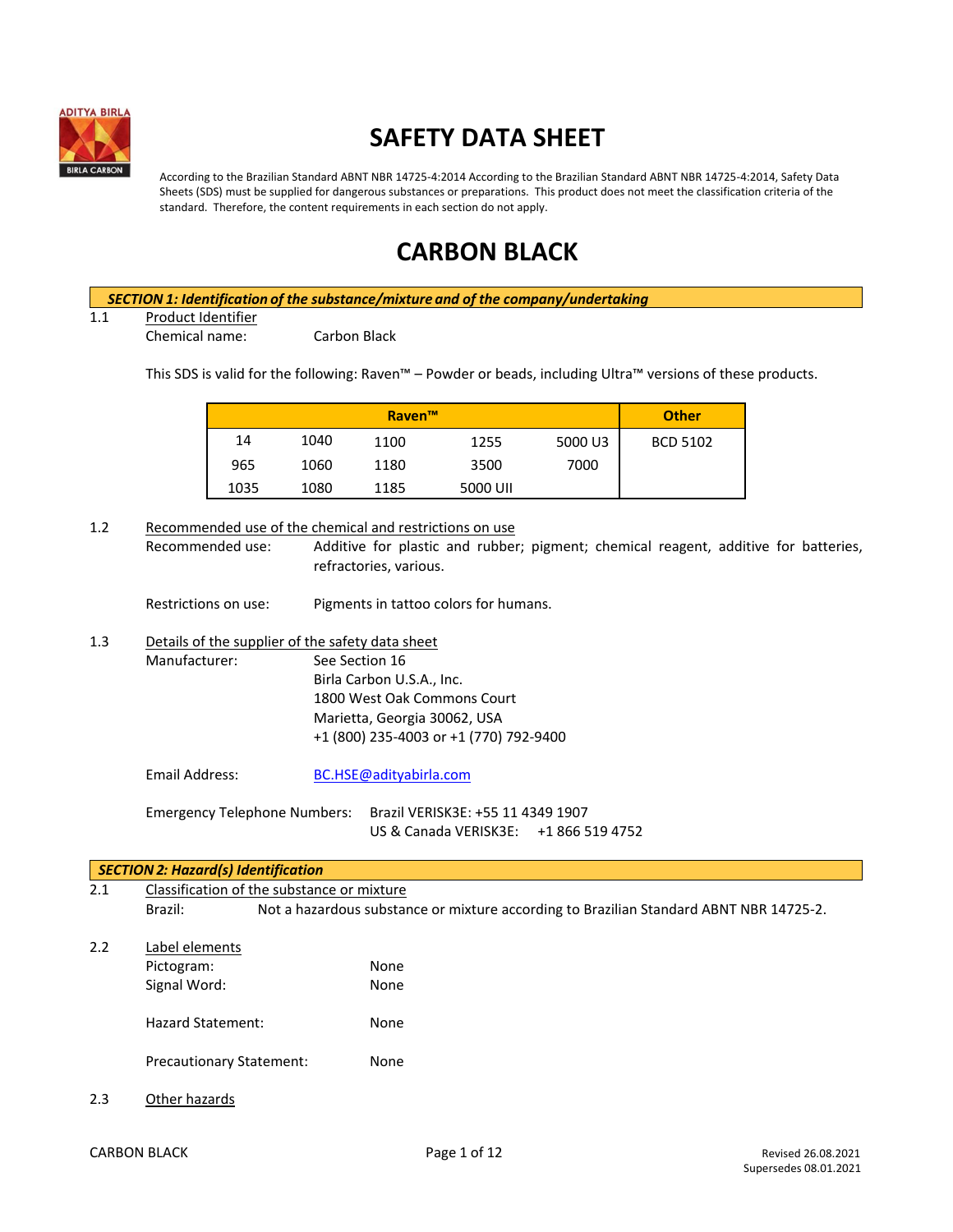This substance is classified as hazardous as a combustible dust by the United States 2012 OSHA Hazard Communication Standard (29 CFR 1910.1200) and the Canadian Hazardous Products Regulation (HPR) 2015. The signal word, hazard statement and precautionary statements in the United States and Canada are: WARNING May form combustible dust concentrations in air. Keep away from all ignition sources including heat, sparks and flame. Prevent dust accumulations to minimize explosion hazard. Do not expose to temperatures above 300°C. Hazardous products of combustion can include carbon monoxide, carbon dioxide, oxides of sulfur, and organic products.

| Eye:        | May cause reversible mechanical irritation.                                                                                                                                     |
|-------------|---------------------------------------------------------------------------------------------------------------------------------------------------------------------------------|
| Skin:       | May cause mechanical irritation, soiling, and drying of skin. No cases of sensitization in humans<br>have been reported.                                                        |
| Inhalation: | Dust may be irritating to the respiratory tract. Provide local exhaust ventilation. See Section 8.                                                                              |
| Ingestion:  | Adverse health effects are not expected.                                                                                                                                        |
|             | Carcinogenicity: Carbon black is listed by the International Agency for Research on Cancer (IARC) as a Group 2B<br>substance (possibly carcinogenic to humans). See Section 11. |

|                             |                                                   |                                          | <b>SECTION 3: Composition/information on ingredients</b>                                                                       |  |  |
|-----------------------------|---------------------------------------------------|------------------------------------------|--------------------------------------------------------------------------------------------------------------------------------|--|--|
| 3.1                         | Substance                                         |                                          |                                                                                                                                |  |  |
|                             | 3.1.1                                             |                                          | Carbon Black (amorphous) 100%                                                                                                  |  |  |
|                             | <b>CAS Number:</b><br>3.1.2<br>3.1.3<br>Synonyms: |                                          | 1333-86-4                                                                                                                      |  |  |
|                             |                                                   |                                          | carbon black, furnace black                                                                                                    |  |  |
|                             |                                                   | <b>SECTION 4: First-aid measures</b>     |                                                                                                                                |  |  |
| 4.1                         |                                                   | Description of first-aid measures        |                                                                                                                                |  |  |
|                             | Inhalation:                                       |                                          | Take affected persons into fresh air. If necessary, restore normal breathing through standard<br>first aid measures.           |  |  |
| Skin:                       |                                                   |                                          | Wash skin with mild soap and water. If symptoms persist, seek medical attention.                                               |  |  |
|                             | Eye:                                              |                                          | Rinse eyes thoroughly with large volumes of water keeping eyelids open. If symptoms develop,<br>seek medical attention.        |  |  |
|                             | Ingestion:                                        |                                          | Do not induce vomiting. If conscious, give several glasses of water. Never give anything by<br>mouth to an unconscious person. |  |  |
| 4.2                         | Most important symptoms, both acute and delayed   |                                          |                                                                                                                                |  |  |
| Symptoms:<br>See Section 2. |                                                   |                                          | Irritating to the eyes and respiratory tract if exposed above the occupational exposure limits.                                |  |  |
| 4.3                         |                                                   |                                          | Indication of any immediate medical attention and special treatment needed                                                     |  |  |
|                             | Note to physicians:<br>Treat symptomatically      |                                          |                                                                                                                                |  |  |
|                             |                                                   | <b>SECTION 5: Fire-fighting measures</b> |                                                                                                                                |  |  |
| 51                          |                                                   | Extinguiching modia                      |                                                                                                                                |  |  |

5.1 Extinguishing media

Suitable extinguishing media: Use foam, carbon dioxide  $(CO<sub>2</sub>)$ , dry chemical, or water fog. A fog spray is recommended if water is used.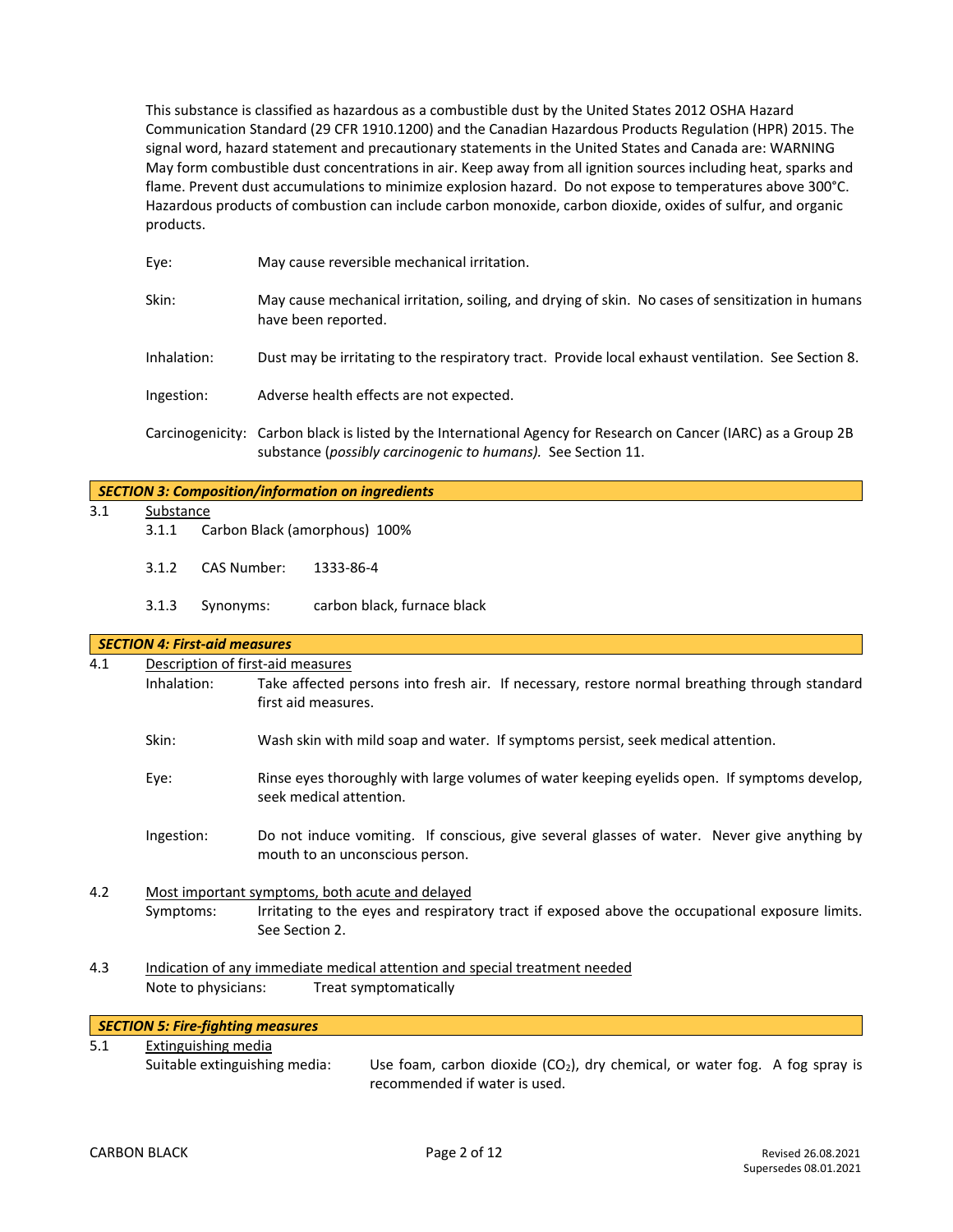Unsuitable extinguishing media: Do not use high pressure media which could cause the formation of a potentially explosible dust-air mixture.

5.2 Special hazards arising from the substance or mixture Special hazards arising from the chemical: It may not be obvious that carbon black is burning unless the material is stirred and sparks are apparent. Carbon black that has been on fire should be closely observed for at least 48 hours to ensure no smoldering material is present. Hazardous Combustion Products: Carbon monoxide (CO), carbon dioxide (CO<sub>2</sub>), and oxides of sulfur. 5.3 Advice for fire fighters Special protective equipment for fire-fighters: Wear full protective firefighting gear, including selfcontained breathing apparatus (SCBA). Wet carbon black produces very slipper walking surfaces.

|     | <b>SECTION 6: Accidental release measures</b>                       |                                                                                                                                                                                                                                                                                                                    |  |  |  |
|-----|---------------------------------------------------------------------|--------------------------------------------------------------------------------------------------------------------------------------------------------------------------------------------------------------------------------------------------------------------------------------------------------------------|--|--|--|
| 6.1 | Personal precautions, protective equipment and emergency procedures |                                                                                                                                                                                                                                                                                                                    |  |  |  |
|     | Personal precautions:                                               | Wet carbon black produces slippery walking surfaces. Avoid dust formation.<br>Wear appropriate personal protective equipment and respiratory protection.<br>See Section 8.                                                                                                                                         |  |  |  |
|     | For emergency responders:                                           | Use personal protective equipment recommended in section 8.                                                                                                                                                                                                                                                        |  |  |  |
| 6.2 | Environmental precautions                                           |                                                                                                                                                                                                                                                                                                                    |  |  |  |
|     | Environmental precautions:                                          | Carbon black poses no significant environmental hazards. Contain spilled<br>product on land, if possible. As a matter of good practice, minimize<br>contamination of sewage water, soil, groundwater, drainage systems, or<br>bodies of water.                                                                     |  |  |  |
| 6.3 | Methods and materials for containment and cleaning up               |                                                                                                                                                                                                                                                                                                                    |  |  |  |
|     | Methods for containment:                                            | Prevent further leakage or spillage if safe to do so.                                                                                                                                                                                                                                                              |  |  |  |
|     | Methods for cleaning up:                                            | Small spills should be vacuumed when possible. Dry sweeping is not<br>recommended. A vacuum equipped with high efficiency particulate air (HEPA)<br>filtration is recommended. If necessary, light water spray will reduce dust for<br>dry sweeping. Large spills may be shoveled into containers. See Section 13. |  |  |  |

# *SECTION 7: Handling and storage* 7.1 Precautions for safe handling

Advice on safe handling: Avoid dust formation. Do not breathe dust. Provide appropriate local exhaust to minimize dust formation. Do not use compressed air.

> Take precautionary measures against static discharges. Provide adequate precautions, such as electrical grounding and bonding, or inert atmospheres. Grounding of equipment and conveying systems may be required under certain conditions. Safe work practices include the elimination of potential ignition sources in proximity to carbon black dust; good housekeeping to avoid accumulations of dust on all surfaces; appropriate exhaust ventilation design and maintenance to control airborne dust levels to below the applicable occupational exposure limit. If hot work is required, the immediate work area must be cleared of carbon black dust.

General hygiene considerations: Handle in accordance with good industrial hygiene and safety practices.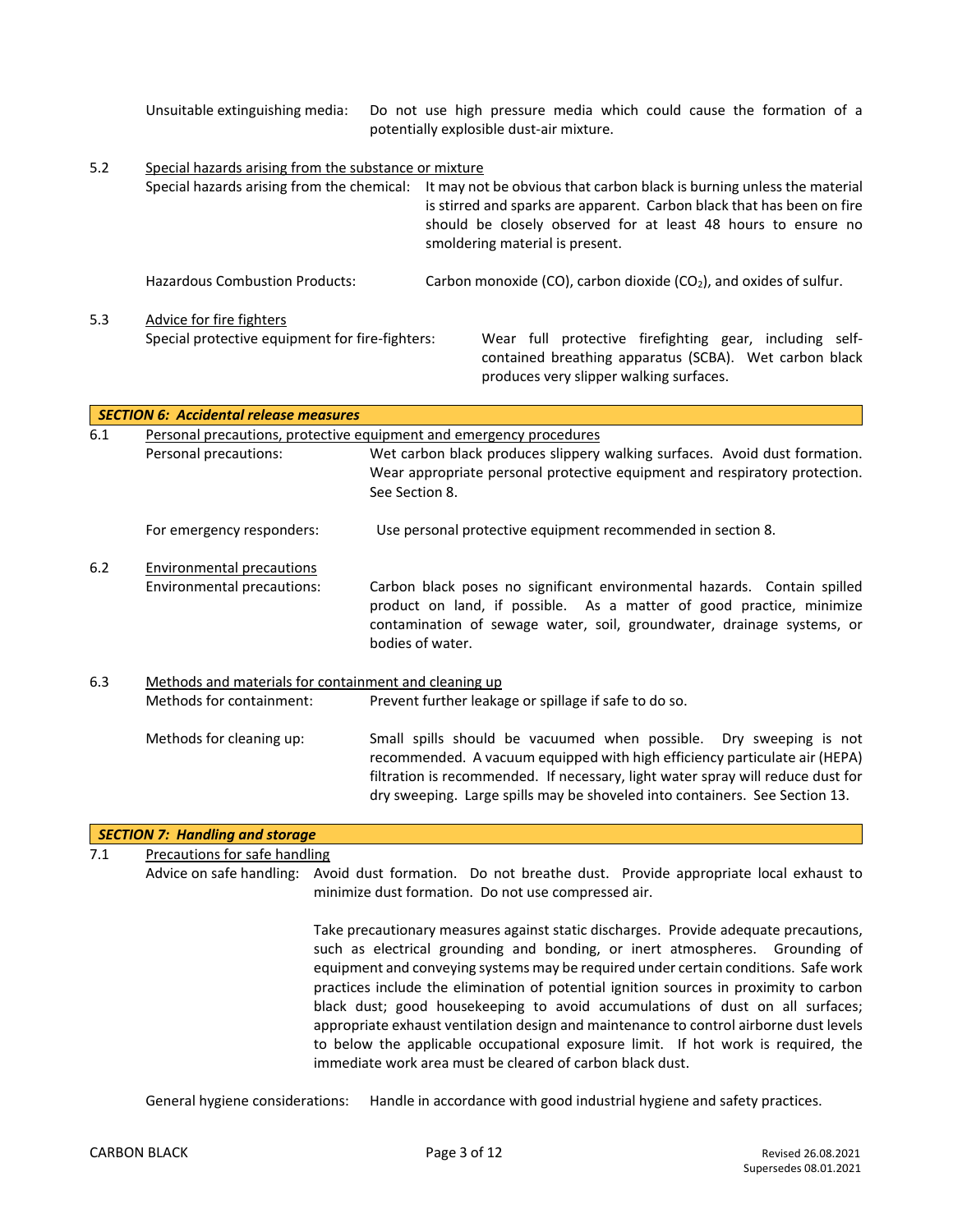7.2 Conditions for safe storage, including any incompatibilities

Storage conditions: Keep in a dry, cool, and well-ventilated location. Store away from heat, ignition sources, and strong oxidizers.

> Carbon black is not classifiable as a Division 4.2 self-heating substance under the UN test criteria. However, current UN criteria for determining if a substance is self-heating is volume dependent. This classification may not be appropriate for large volume storage container.

> Before entering vessels and confined spaces containing carbon black, test for adequate oxygen, flammable gases and potential toxic air contaminants. Do not allow dust to accumulate on surfaces.

Incompatible materials: Strong oxidizers.

#### *SECTION 8: Exposure controls/personal protection*

8.1 Control parameters

Exposure guidelines: Representative occupational exposure limits currently available for carbon black (CAS number: 1333-86-4).

| Country              | Concentration, mg/m3            |
|----------------------|---------------------------------|
| Argentina            | 3.5, TWA                        |
| <b>Brazil</b>        | 3.5, TWA                        |
| Colombia             | 3.0, TWA, inhalable             |
| Mexico               | 3.5, TWA                        |
| <b>United States</b> | 3.5, TWA, OSHA-PEL              |
|                      | 3.0, TWA, ACGIH-TLV®, inhalable |
|                      | 3.5, TWA, NIOSH-REL             |
|                      |                                 |

\*Please consult the current version of the standard or regulation that may apply to your operations.

| <b>ACGIH®</b> | American Conference of Governmental Industrial Hygienists         |
|---------------|-------------------------------------------------------------------|
| mg/m3         | milligrams per cubic meter                                        |
| DNEL          | Derived no-effect level                                           |
| <b>NIOSH</b>  | National Institute for Occupational Safety and Health             |
| OSHA          | Occupational Safety and Health Administration                     |
| PEL           | permissible exposure limit                                        |
| REL           | recommended exposure limit                                        |
| STEL          | short-term exposure limit                                         |
| TLV           | threshold limit value                                             |
| TWA           | time weighted average, eight (8) hours unless otherwise specified |
|               |                                                                   |

Predicted No Effect Concentration: Not applicable

# 8.2 Exposure controls

Engineering controls: Use process enclosures and/or exhaust ventilation to keep airborne dust concentrations below the occupational exposure limit.

#### Personal Protective Equipment (PPE)

Respiratory: Approved air purifying respirator (APR) should be used where airborne dust concentrations are expected to exceed occupational exposure limits. Use a positivepressure, air supplied respirator if there is any potential for uncontrolled release,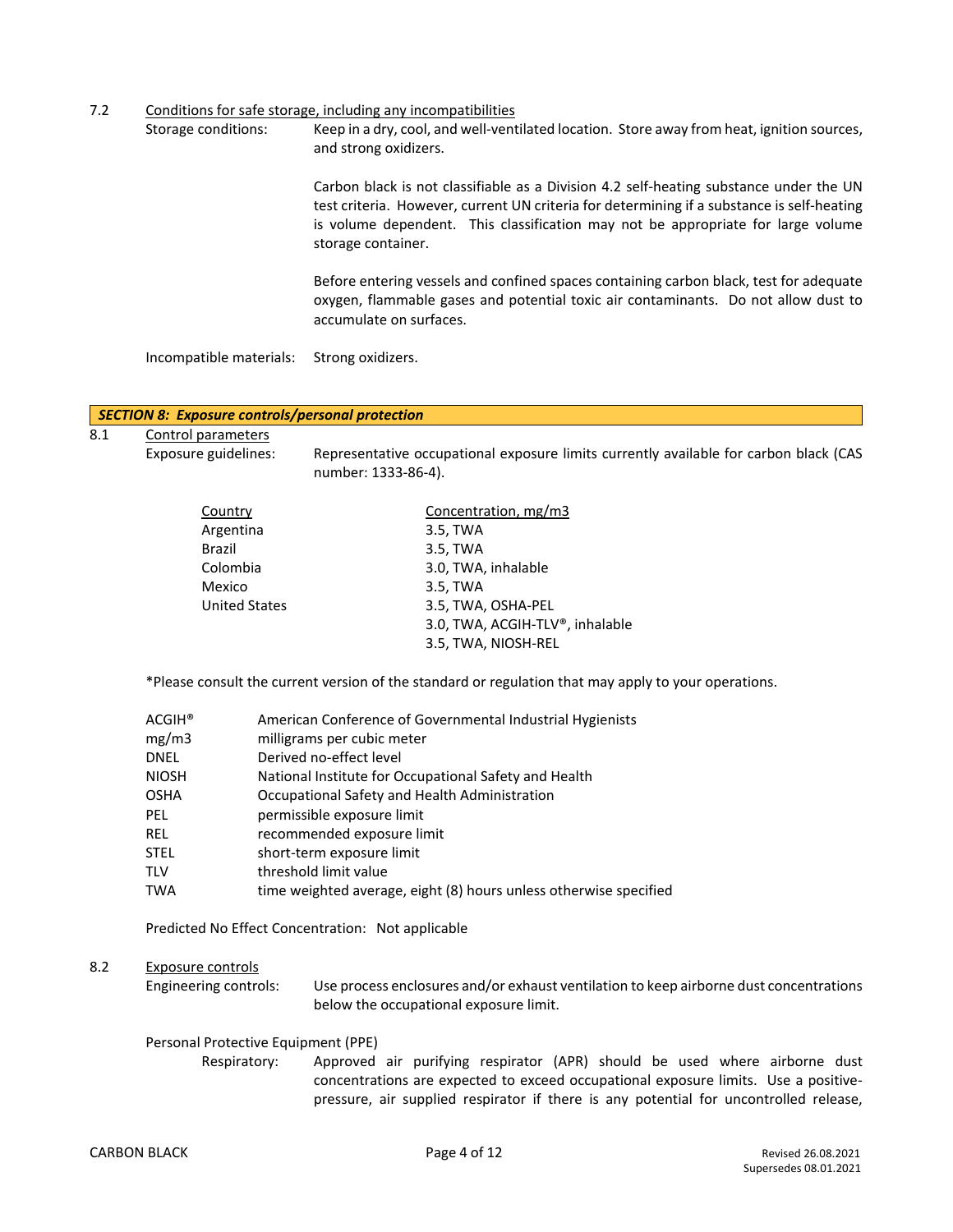exposure levels are not known, or in circumstances where APRs may not provide adequate protection.

When respiratory protection is required to minimize exposures to carbon black, programs should follow the requirements of the appropriate governing body for the country, province or state. Selected references to respiratory protection standards are provided below:

- OSHA 29CFR1910.134, Respiratory Protection
- CR592 Guidelines for Selection and Use of Respiratory Protective Devices (CEN)
- German/European Standard DIN/EN 143, Respiratory Protective Devices for Dusty Materials (CEN)

| Hand protection:     | Wear protective gloves. Use a barrier cream. Wash hands and skin with mild<br>soap and water.                                                  |
|----------------------|------------------------------------------------------------------------------------------------------------------------------------------------|
| Eye/face protection: | Wear safety glasses or goggles.                                                                                                                |
| Skin protection:     | Wear general protective clothing to minimize skin contact. Wash clothing<br>daily. Work clothes should not be taken home.                      |
| Other:               | Emergency eyewash and safety showers should be in close proximity. Wash<br>hands and face thoroughly with mild soap before eating or drinking. |

Environmental exposure controls: in accordance with all local legislation and permit requirements.

| <b>SECTION 9: Physical and chemical properties</b>    |                                                                                                                                                                                              |  |  |  |
|-------------------------------------------------------|----------------------------------------------------------------------------------------------------------------------------------------------------------------------------------------------|--|--|--|
| Information on basic physical and chemical properties |                                                                                                                                                                                              |  |  |  |
| Appearance:                                           | powder or pellet                                                                                                                                                                             |  |  |  |
| Color:                                                | black                                                                                                                                                                                        |  |  |  |
| Odor:                                                 | odorless                                                                                                                                                                                     |  |  |  |
| Odor threshold:                                       | not applicable                                                                                                                                                                               |  |  |  |
| Melting point/freezing point:                         | not applicable                                                                                                                                                                               |  |  |  |
| Boiling point/range:                                  | not applicable                                                                                                                                                                               |  |  |  |
| Vapor pressure:                                       | not applicable                                                                                                                                                                               |  |  |  |
| Vapor Density:                                        | not applicable                                                                                                                                                                               |  |  |  |
| Oxidizing properties:                                 | not applicable                                                                                                                                                                               |  |  |  |
| Flash Point:                                          | not applicable                                                                                                                                                                               |  |  |  |
| Flammability:                                         | not flammable                                                                                                                                                                                |  |  |  |
|                                                       | Dust may form explosible mixture in air                                                                                                                                                      |  |  |  |
|                                                       |                                                                                                                                                                                              |  |  |  |
| Upper:                                                | not available                                                                                                                                                                                |  |  |  |
| Lower:                                                | 50 $g/m^3$ (dust)                                                                                                                                                                            |  |  |  |
| Evaporation rate:                                     | not applicable                                                                                                                                                                               |  |  |  |
| Density: (20ºC):                                      | $1.7 - 1.9$ g/cm <sup>3</sup>                                                                                                                                                                |  |  |  |
| Bulk density:                                         | 1.25-40 lb/ft <sup>3</sup> , 20-640 kg/m <sup>3</sup>                                                                                                                                        |  |  |  |
| Pellets:                                              | 200-680 kg/m <sup>3</sup>                                                                                                                                                                    |  |  |  |
| Powder (fluffy):                                      | 20-380 kg/m <sup>3</sup>                                                                                                                                                                     |  |  |  |
|                                                       | insoluble                                                                                                                                                                                    |  |  |  |
|                                                       | 4-11 [50 g/l water, 68ºF (20ºC)]                                                                                                                                                             |  |  |  |
|                                                       | not applicable                                                                                                                                                                               |  |  |  |
|                                                       | not applicable                                                                                                                                                                               |  |  |  |
| Decomposition temperature:                            | not applicable                                                                                                                                                                               |  |  |  |
|                                                       | $>140$ <sup>o</sup> C                                                                                                                                                                        |  |  |  |
|                                                       | Explosive properties:<br>Explosion limits (air):<br>Solubility (in Water):<br>pH value: (ASTM 1512):<br>Partition coefficient (n-octanol/water):<br>Viscosity:<br>Auto-ignition temperature: |  |  |  |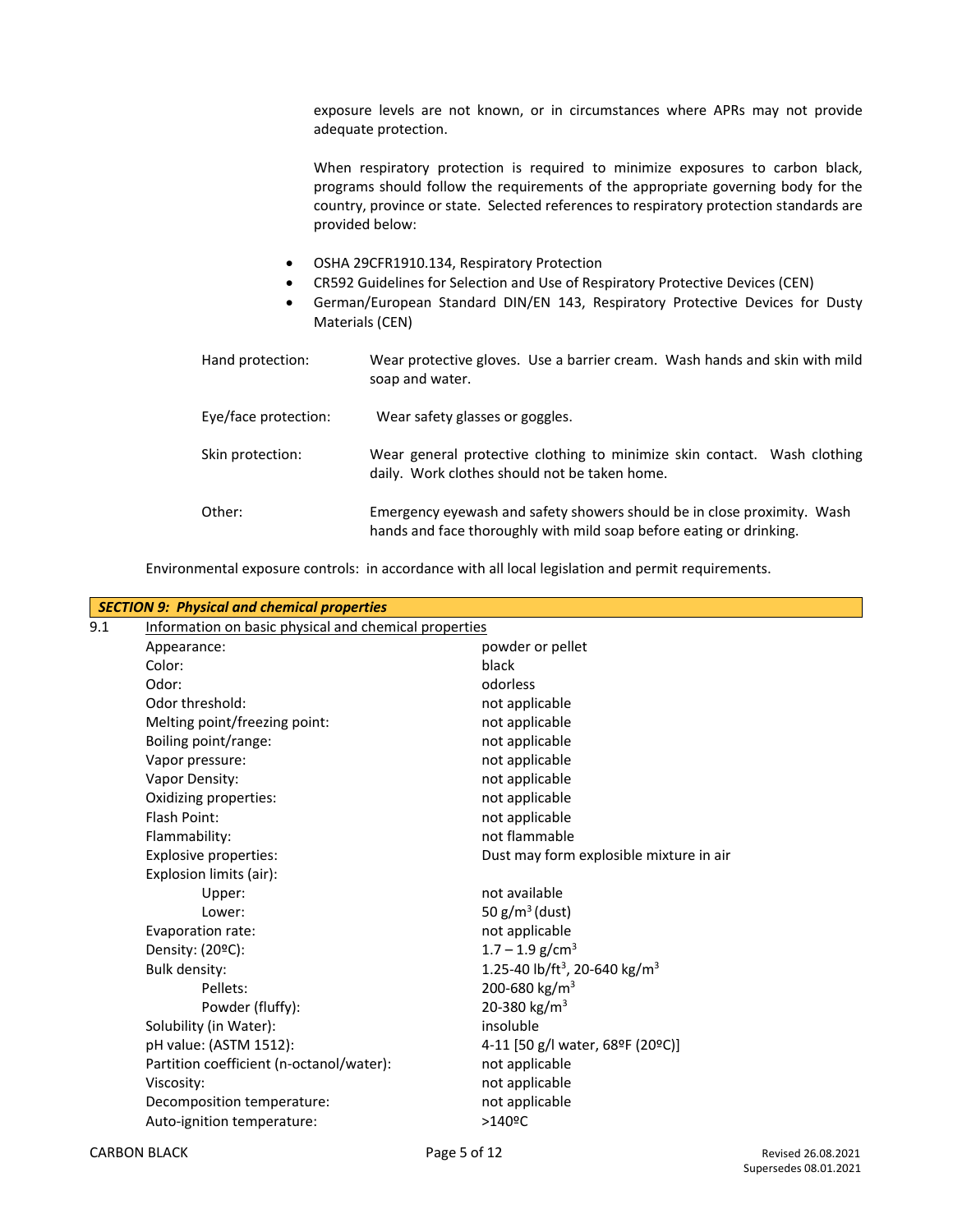|      | Minimum Ignition temperature:<br>Minimum ignition energy:<br>Ignition energy:<br>Maximum absolute explosion pressure:<br>Maximum rate of pressure rise:<br><b>Burn Velocity:</b><br>Kst Value:<br>Dust explosion classification:<br>Decomposition temperature: | >500ºC (BAM Furnace)(VDI 2263)<br>>315ºC (Godberg-Greenwald Furnace)(VDI 2263)<br>>10,000 mJ (VDI 2263)<br>not available<br>10 bar (VDI 2263)<br>30-400 bar/sec (VDI 2263 and ASTM E1226-88)<br>> 45 seconds (not classified as "highly flammable" or "easily<br>ignitable")<br>not available<br>ST <sub>1</sub><br>not applicable |  |  |
|------|----------------------------------------------------------------------------------------------------------------------------------------------------------------------------------------------------------------------------------------------------------------|------------------------------------------------------------------------------------------------------------------------------------------------------------------------------------------------------------------------------------------------------------------------------------------------------------------------------------|--|--|
| 9.2  | Other information<br>Not available                                                                                                                                                                                                                             |                                                                                                                                                                                                                                                                                                                                    |  |  |
|      | <b>SECTION 10: Stability and reactivity</b>                                                                                                                                                                                                                    |                                                                                                                                                                                                                                                                                                                                    |  |  |
| 10.1 | Reactivity<br>Reactivity:                                                                                                                                                                                                                                      | May react exothermically upon contact with strong oxidizers.                                                                                                                                                                                                                                                                       |  |  |
| 10.2 | Chemical stability<br>Stability:                                                                                                                                                                                                                               | Stable under normal ambient conditions.                                                                                                                                                                                                                                                                                            |  |  |
|      | Explosion data<br>Sensitivity to mechanical impact:                                                                                                                                                                                                            | Not sensitive to mechanical impact                                                                                                                                                                                                                                                                                                 |  |  |
|      | Sensitivity to static discharge:                                                                                                                                                                                                                               | Dust may form explosible mixture in air. Avoid dust formation. Do not create<br>a dust cloud. Take precautionary measures against static discharges. Ensure<br>all equipment is earthed/grounded before beginning transfer operation.                                                                                              |  |  |
| 10.3 | Possibility of hazardous reactions<br>Hazardous polymerization:                                                                                                                                                                                                | Does not occur.                                                                                                                                                                                                                                                                                                                    |  |  |
|      | Possibility of hazardous reactions: None under normal conditions.                                                                                                                                                                                              |                                                                                                                                                                                                                                                                                                                                    |  |  |
| 10.4 | Conditions to avoid<br>Conditions to avoid:                                                                                                                                                                                                                    | Avoid high temperatures >400°C (>752°F) and sources of ignition.                                                                                                                                                                                                                                                                   |  |  |
| 10.5 | Incompatible materials<br>Incompatible materials:                                                                                                                                                                                                              | Strong oxidizers.                                                                                                                                                                                                                                                                                                                  |  |  |
| 10.6 | Hazardous decomposition products                                                                                                                                                                                                                               | Hazardous decomposition products: Carbon monoxide, carbon dioxide, organic products of combustion, oxides of<br>sulfur.                                                                                                                                                                                                            |  |  |
|      | <b>SECTION 11: Toxicological information</b>                                                                                                                                                                                                                   |                                                                                                                                                                                                                                                                                                                                    |  |  |
| 11.1 | Information on toxicological effects                                                                                                                                                                                                                           |                                                                                                                                                                                                                                                                                                                                    |  |  |
|      | <b>Acute Toxicity:</b><br>Oral LD50:                                                                                                                                                                                                                           | LD <sub>50</sub> (rat) > 8000 mg/kg. (Equivalent to OECD TG 401)                                                                                                                                                                                                                                                                   |  |  |
|      | Inhalation LD50:                                                                                                                                                                                                                                               | No data available                                                                                                                                                                                                                                                                                                                  |  |  |
|      | Dermal LD50:                                                                                                                                                                                                                                                   | No data available                                                                                                                                                                                                                                                                                                                  |  |  |
|      | Skin corrosion/irritation:                                                                                                                                                                                                                                     | Rabbit: not irritating. (Equivalent to OECD TG 404)                                                                                                                                                                                                                                                                                |  |  |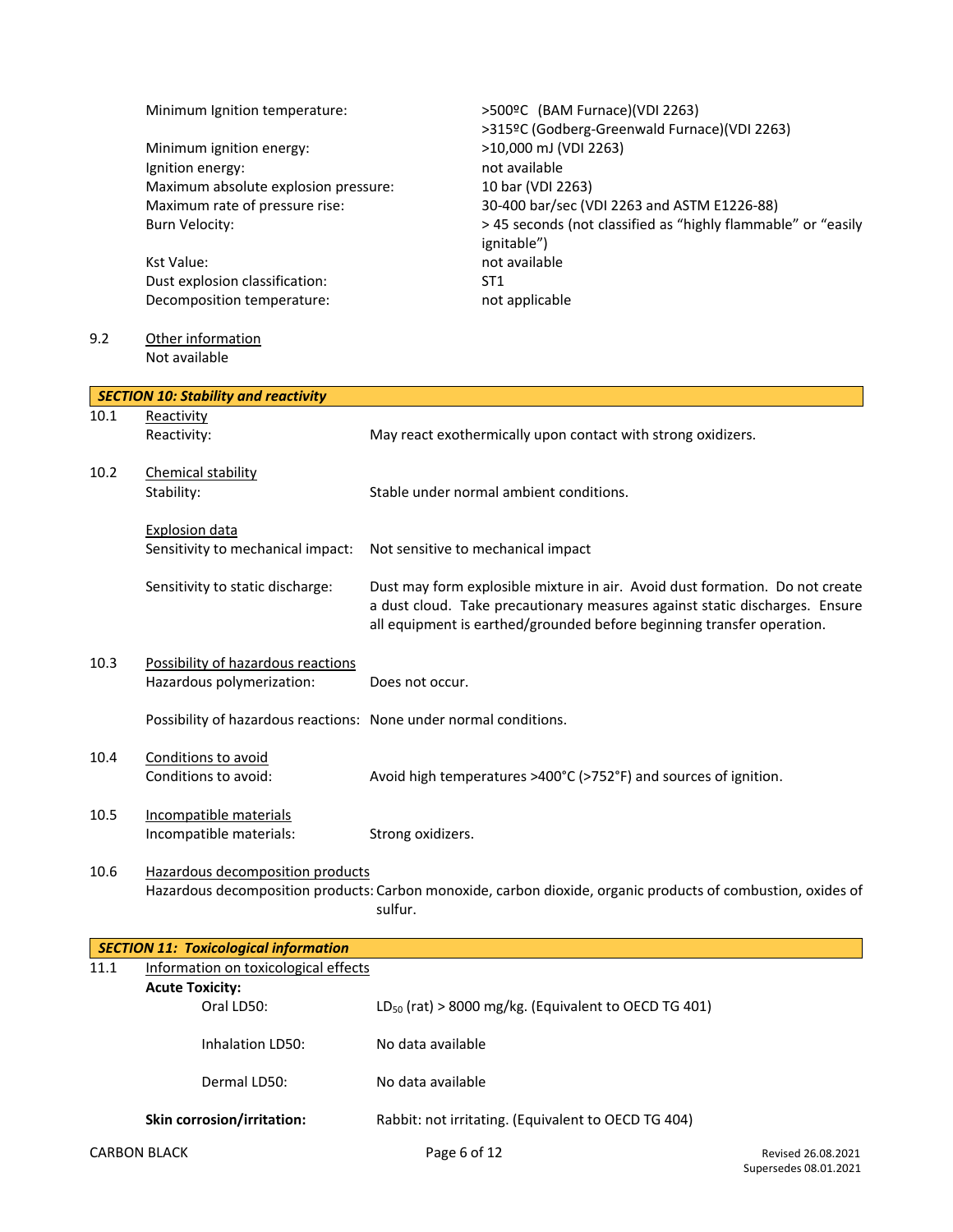|                                | Edema = $0$ (max. attainable irritation score: 4)<br>Assessment: Not irritating to skin.                                                                                                                                                                                                                                                                                                                                                                                                                                                  | Erythema = $0$ (max. attainable irritation score: 4)                                                                                                                                                                                                                                                                                                                                                                                                                                     |  |  |
|--------------------------------|-------------------------------------------------------------------------------------------------------------------------------------------------------------------------------------------------------------------------------------------------------------------------------------------------------------------------------------------------------------------------------------------------------------------------------------------------------------------------------------------------------------------------------------------|------------------------------------------------------------------------------------------------------------------------------------------------------------------------------------------------------------------------------------------------------------------------------------------------------------------------------------------------------------------------------------------------------------------------------------------------------------------------------------------|--|--|
| Serious eye damage/irritation: | Rabbit: not irritating. (OECD TG 405)<br>Cornea: 0 (max. attainable irritation score: 4)<br>Iris: 0 (max. attainable irritation score: 2)<br>Chemosis: 0 (max. attainable irritation score: 4)<br>Assessment: Not irritating to the eyes.                                                                                                                                                                                                                                                                                                 | Conjunctivae: 0 (max. attainable irritation score: 3)                                                                                                                                                                                                                                                                                                                                                                                                                                    |  |  |
| Sensitization:                 | Assessment: Not sensitizing in animals.                                                                                                                                                                                                                                                                                                                                                                                                                                                                                                   | Guinea pig skin (Buehler Test): Not sensitizing (OECD TG 406)<br>No cases of sensitization in humans have been reported.                                                                                                                                                                                                                                                                                                                                                                 |  |  |
| Germ cell mutagenicity:        | In vitro: Carbon black is not suitable to be tested directly in bacterial (Ames<br>test) and other in vitro systems because of its insolubility. However, when<br>organic solvent extracts of carbon black have been tested, results showed no<br>mutagenic effects. Organic solvent extracts of carbon black can contain traces<br>of polycyclic aromatic hydrocarbons (PAHs). A study to examine the<br>bioavailability of these PAHs showed that they are very tightly bound to carbon<br>black and are not bioavailable (Borm, 2005). |                                                                                                                                                                                                                                                                                                                                                                                                                                                                                          |  |  |
|                                | considered to be mutagenic.                                                                                                                                                                                                                                                                                                                                                                                                                                                                                                               | In vivo: In an experimental investigation, mutational changes in the hprt ene<br>were reported in alveolar epithelial cells in the rat following inhalation<br>exposure to carbon black (Driscoll, 1997). This observation is considered to be<br>rat-specific and a consequence of "lung overload," which leads to chronic<br>inflammation and release of reactive oxygen species. This is considered to be<br>a secondary genotoxic effect and, thus, carbon black itself would not be |  |  |
|                                | Assessment: In vivo mutagenicity in rats occurs by mechanisms secondary to<br>a threshold effect and is a consequence of "lung overload," which leads to<br>chronic inflammation and the release of genotoxic oxygen species. This<br>mechanism is considered to be a secondary genotoxic effect and, thus, carbon<br>black itself would not be considered to be mutagenic.                                                                                                                                                               |                                                                                                                                                                                                                                                                                                                                                                                                                                                                                          |  |  |
| Carcinogenicity:               | <b>Animal toxicity</b>                                                                                                                                                                                                                                                                                                                                                                                                                                                                                                                    | Rat, oral, duration 2 years.<br>Effect: no tumors.                                                                                                                                                                                                                                                                                                                                                                                                                                       |  |  |
|                                |                                                                                                                                                                                                                                                                                                                                                                                                                                                                                                                                           | Mouse, oral, duration 2 years.<br>Effect: no tumors.                                                                                                                                                                                                                                                                                                                                                                                                                                     |  |  |
|                                |                                                                                                                                                                                                                                                                                                                                                                                                                                                                                                                                           | Mouse, dermal, duration 18 months.<br>Effect: no skin tumors.                                                                                                                                                                                                                                                                                                                                                                                                                            |  |  |
|                                |                                                                                                                                                                                                                                                                                                                                                                                                                                                                                                                                           | Rat, inhalation, duration 2 years.<br>Target organ: lungs.<br>Effect: inflammation, fibrosis, tumors.                                                                                                                                                                                                                                                                                                                                                                                    |  |  |
|                                |                                                                                                                                                                                                                                                                                                                                                                                                                                                                                                                                           | Note: Tumors in the rat lung are considered to be related to "lung overload"<br>rather than to a specific chemical effect of carbon black itself in the lung. These<br>effects in rats have been reported in many studies on other poorly soluble                                                                                                                                                                                                                                        |  |  |

inorganic particles and appear to be rat specific (ILSI, 2000). Tumors have not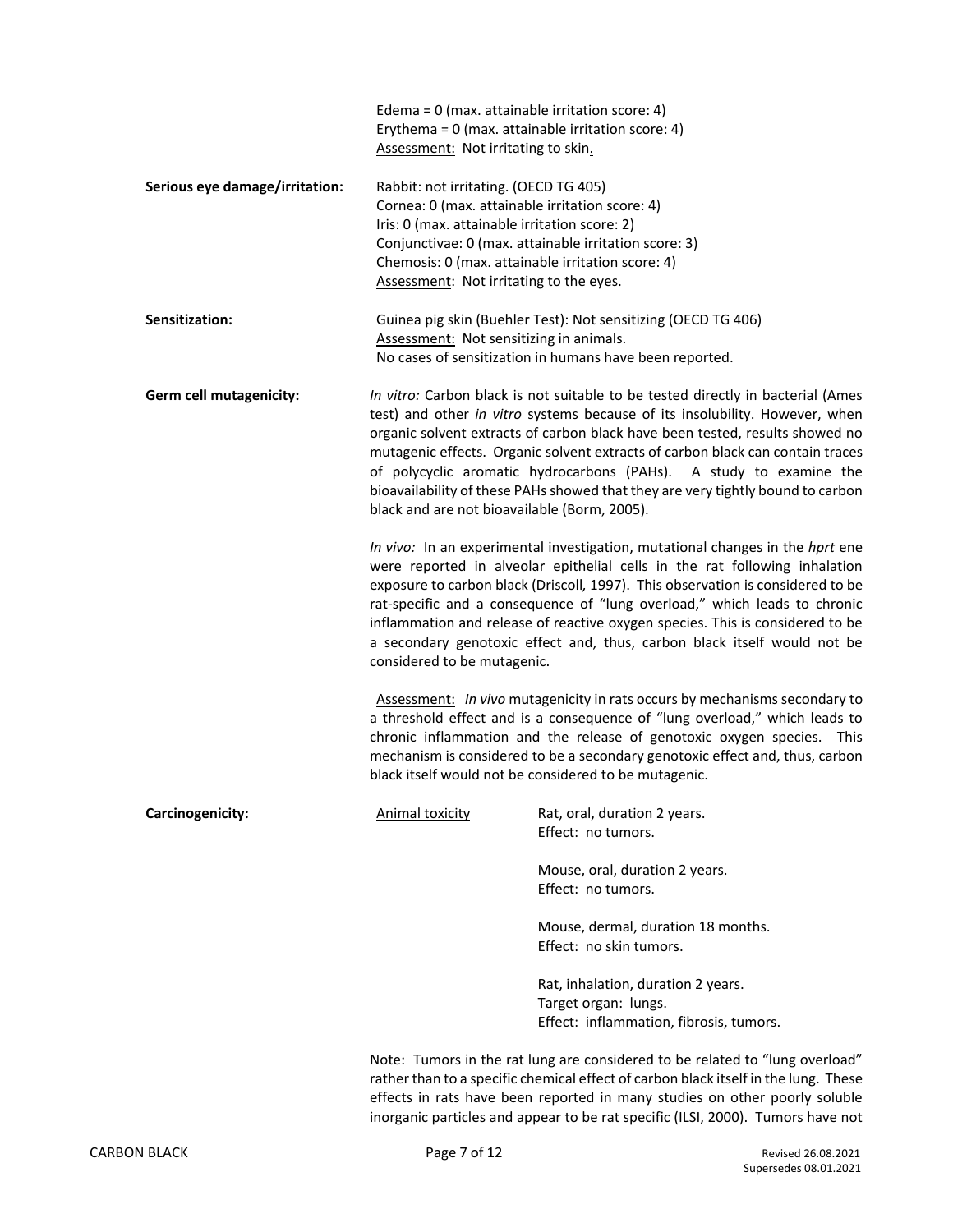been observed in other species (i.e., mouse and hamster) for carbon black or other poorly soluble particles under similar circumstances and study conditions.

#### Mortality studies (human data)

A study on carbon black production workers in the UK (Sorahan, 2001) found an increased risk of lung cancer in two of the five plants studied; however, the increase was not related to the dose of carbon black. Thus, the authors did not consider the increased risk in lung cancer to be due to carbon black exposure. A German study of carbon black workers at one plant (Morfeld, 2006; Buechte, 2006) found a similar increase in lung cancer risk but, like the Sorahan, 2001 (UK study), found no association with carbon black exposure. A large US study of 18 plants showed a reduction in lung cancer risk in carbon black production workers (Dell*,* 2006). Based upon these studies, the February 2006 Working Group at the International Agency for Research on Cancer (IARC) concluded that the human evidence for carcinogenicity was *inadequate* (IARC, 2010).

Since the IARC evaluation of carbon black, Sorahan and Harrington (2007) have re-analyzed the UK study data using an alternative exposure hypothesis and found a positive association with carbon black exposure in two of the five plants. The same exposure hypothesis was applied by Morfeld and McCunney (2009) to the German cohort; in contrast, they found no association between carbon black exposure and lung cancer risk and, thus, no support for the alternative exposure hypothesis used by Sorahan and Harrington.

Overall, as a result of these detailed investigations, no causative link between carbon black exposure and cancer risk in humans has been demonstrated.

#### IARC cancer classification

In 2006 IARC re-affirmed its 1995 finding that there is *"inadequate evidence"* from human health studies to assess whether carbon black causes cancer in humans. IARC concluded that there is *"sufficient evidence*" in experimental animal studies for the carcinogenicity of carbon black. IARC's overall evaluation is that carbon black is *"possibly carcinogenic to humans (Group 2B)".* This conclusion was based on IARC's guidelines, which generally require such a classification if one species exhibits carcinogenicity in two or more animal studies (IARC, 2010).

Solvent extracts of carbon black were used in one study of rats in which skin tumors were found after dermal application and several studies of mice in which sarcomas were found following subcutaneous injection. IARC concluded that there was *"sufficient evidence"* that carbon black extracts can cause cancer in animals (Group 2B).

#### ACGIH cancer classification

Confirmed Animal Carcinogen with Unknown Relevance to Humans (Category A3 Carcinogen).

Assessment: Applying the guidelines of self-classification under the Globally Harmonized System of Classification and Labeling of Chemicals, carbon black is not classified as a carcinogen. Lung tumors are induced in rats as a result of repeated exposure to inert, poorly soluble particles like carbon black and other poorly soluble particles. Rat tumors are a result of a secondary non-genotoxic mechanism associated with the phenomenon of lung overload. This is a species-specific mechanism that has questionable relevance for classification in humans. In support of this opinion, the CLP Guidance for Specific Target Organ Toxicity – Repeated Exposure (STOT-RE), cites lung overload under mechanisms not relevant to humans. Human health studies show that exposure to carbon black does not increase the risk of carcinogenicity.

### **Reproductive and developmental toxicity:** Assessment: No effects on reproductive organs or fetal development have been reported in long-term repeated dose toxicity studies in animals.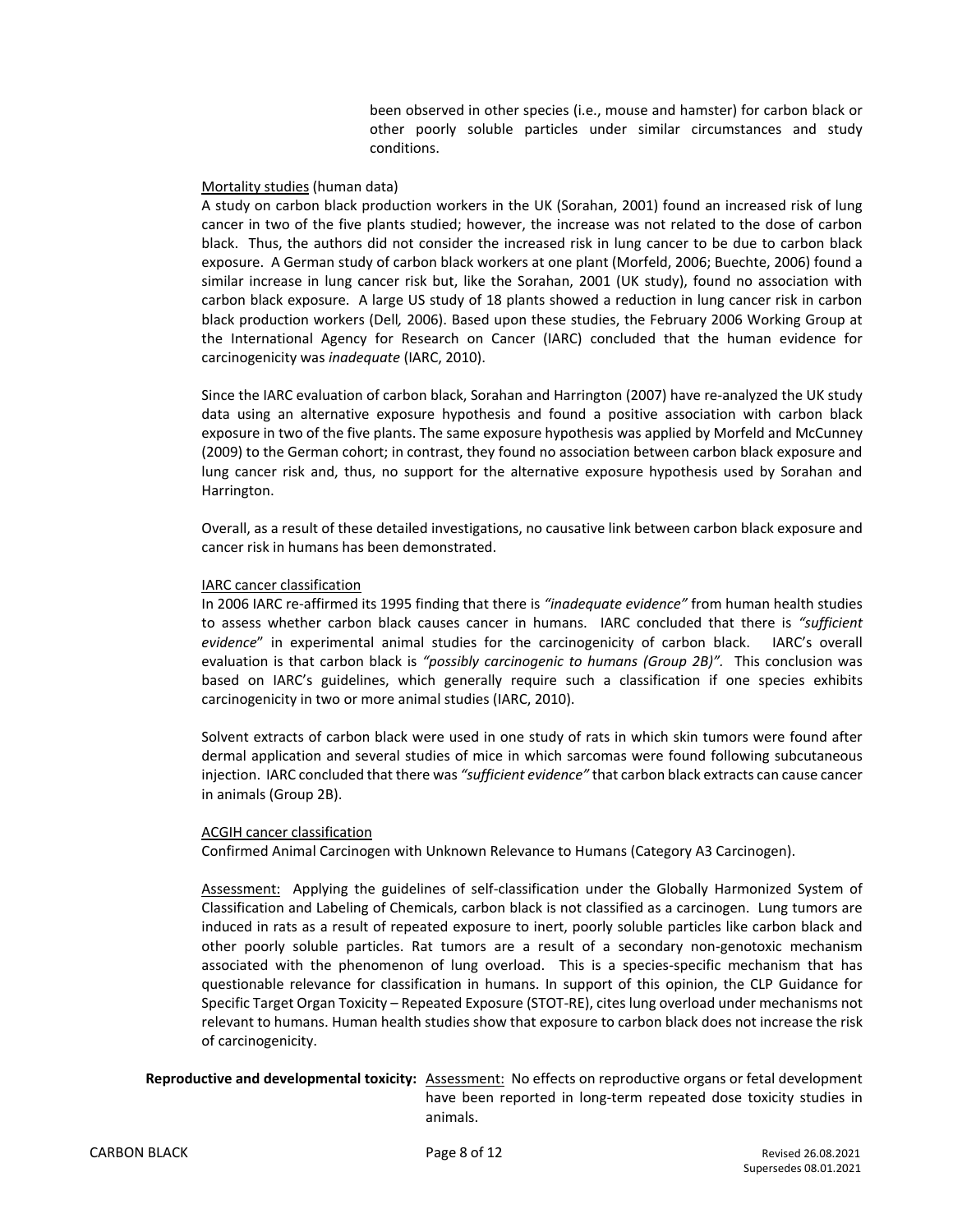**Specific target organ toxicity – single exposure (STOT-SE):** Assessment: Based on available data, specific

target organ toxicity is not expected after single oral, single inhalation, or single dermal exposure.

#### **Specific target organ toxicity – repeated exposure (STOT-RE):**

Animal toxicity

Repeated dose toxicity: inhalation (rat), 90 days, No Observed Adverse Effect Concentration (NOAEC) = 1.1 mg/m<sup>3</sup> (respirable)

Target organ/effects at higher doses are lung inflammation, hyperplasia, and fibrosis.

Repeated dose toxicity: oral (mouse), 2 yrs, No Observed Effect Level (NOEL) = 137 mg/kg (body wt.)

Repeated dose toxicity: oral (rat), 2 yrs, NOEL = 52 mg/kg (body wt.)

Although carbon black produces pulmonary irritation, cellular proliferation, fibrosis, and lung tumors in the rat under conditions of lung overload, there is evidence to demonstrate that this response is principally a species-specific response that is not relevant to humans.

#### Morbidity studies (human data)

Results of epidemiological studies of carbon black production workers suggest that cumulative exposure to carbon black may result in small, non-clinical decrements in lung function. A U.S. respiratory morbidity study suggested a 27 ml decline in FEV<sub>1</sub> from a 1 mg/m<sup>3</sup> 8 hour TWA daily (inhalable fraction) exposure over a 40-year period (Harber, 2003). An earlier European investigation suggested that exposure to 1 mg/m<sup>3</sup> (inhalable fraction) of carbon black over a 40-year working lifetime would result in a 48 ml decline in FEV<sub>1</sub> (Gardiner, 2001). However, the estimates from both studies were only of borderline statistical significance. Normal age-related decline over a similar period of time would be approximately 1200 ml.

In the U.S. study, 9% of the highest non-smokers exposure group (in contrast to 5% of the unexposed group) reported symptoms consistent with chronic bronchitis. In the European study, methodological limitations in the administration of the questionnaire limit the conclusions that can be drawn about reported symptoms. This study, however, indicated a link between carbon black and small opacities on chest films, with negligible effects on lung function.

#### Assessment:

**Inhalation** - Applying the guidelines of self-classification under GHS, carbon black is not classified under STOT-RE for effects on the lung. Classification is not warranted on the basis of the unique response of rats resulting from "lung overload" following exposure to poorly soluble particles such as carbon black. The pattern of pulmonary effects in the rat, such as inflammation and fibrotic responses, are not observed in other rodent species, non-human primates, or humans under similar exposure conditions. Lung overload does not appear to be relevant for human health. Overall, the epidemiological evidence from well-conducted investigations has shown no causative link between carbon black exposure and the risk of non-malignant respiratory disease in humans. A STOT-RE classification for carbon black after repeated inhalation exposure is not warranted.

**Oral:** Based on available data, specific target organ toxicity is not expected after repeated oral exposure.

**Dermal:** Based on available data and the chemical-physical properties (insolubility, low absorption potential), specific target organ toxicity is not expected after repeated dermal exposure.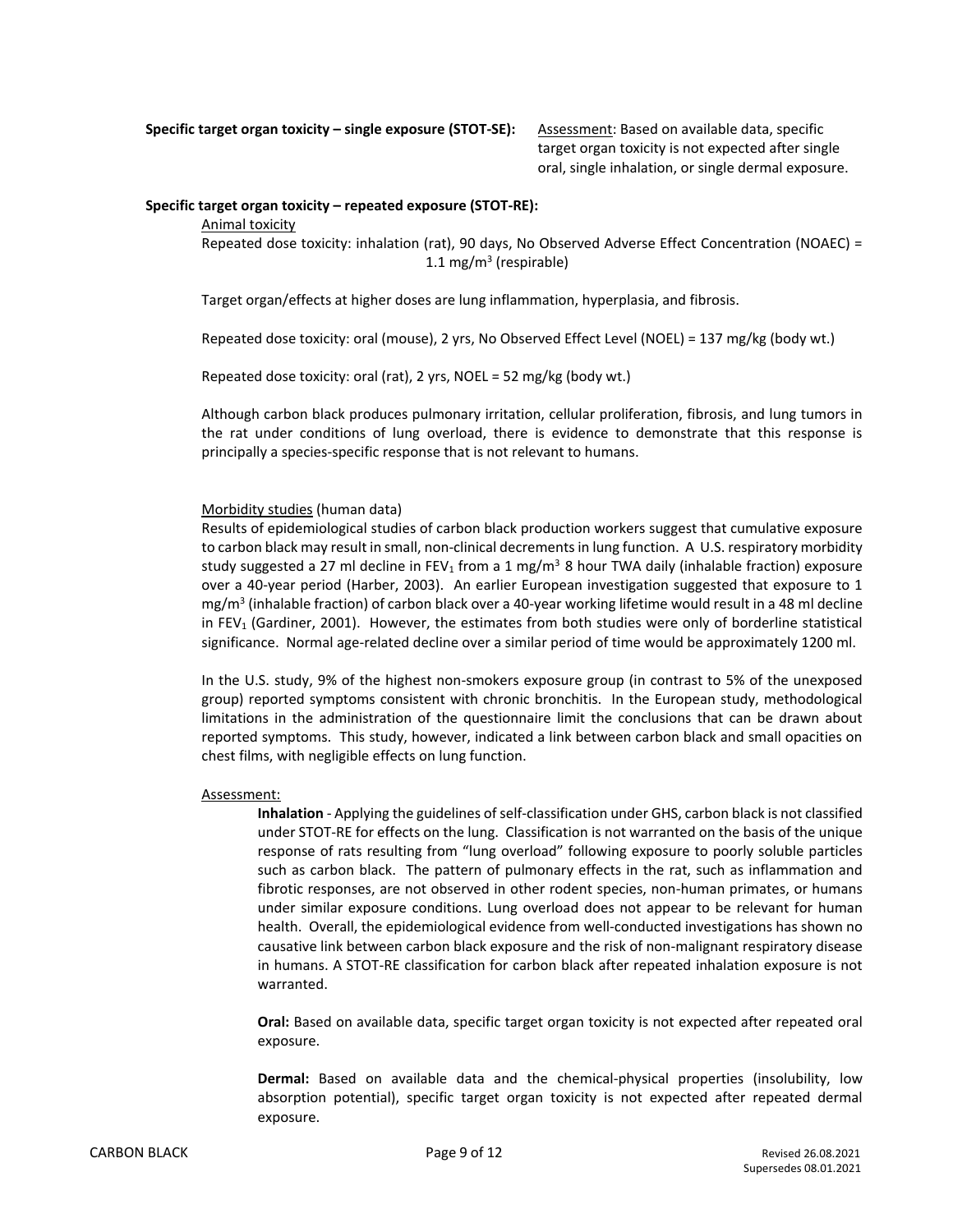Aspiration hazard: **Assessment: Based on industrial experience and the available data, no aspiration hazard** is expected.

|      | SECTION 12: Ecological information |                                                                                                               |
|------|------------------------------------|---------------------------------------------------------------------------------------------------------------|
| 12.1 | Toxicity                           |                                                                                                               |
|      | Aquatic toxicity:                  |                                                                                                               |
|      | Acute fish toxicity:               | LCO (96 h) 1000mg/l, Species: Brachydanio rerio (zebrafish), Method:<br>OECD Guideline 203                    |
|      | Acute invertebrate toxicity:       | EC50 (24 h) > 5600 mg/l, Species: Daphnia magna (waterflea),<br>Method: OECD Guideline 202                    |
|      | Acute algae toxicity:              | EC50 (72 h) $>10,000$ mg/l, NOEC 10,000 mg/l, Species: Scenedesmus<br>subspicatus, Method: OECD Guideline 201 |
|      | Activated sludge:                  | ECO (3 h) > 400 mg/l, EC10 (3h): ca. 800 mg/l, Method: DEV L3 (TTC<br>test)                                   |

### 12.2 Persistence and degradability Not soluble in water. Expected to remain on soil surface. Not expected to degrade.

- 12.3 Bioaccumulative potential Not expected because of the physicochemical properties of the substance.
- 12.4 Mobility in soil Not expected to migrate. Insoluble.
- 12.5 Results of PBT and vPvB assessment Carbon black is not a PBT or a vPvB.
- 12.6 Other adverse effects Not available.

# *SECTION 13: Disposal considerations*

- 13.1 Waste treatment methods
- Product disposal: Product should be disposed of in accordance with the regulations issued by the appropriate federal, provincial, state, and local authorities.

Container/Packaging disposal: Empty packaging must be disposed of in accordance with national and local laws.

#### *SECTION 14: Transport information*

The International Carbon Black Association organized the testing of seven ASTM reference carbon blacks according to the UN method, Self-Heating Solids. All seven reference carbon blacks were found to be "Not a self-heating substance of Division 4.2." The same carbon blacks were tested according to the UN method, Readily Combustible Solids and found to be "Not a readily combustible solid of Division 4.1;" under current UN Recommendations on the Transport of Dangerous Goods.

The following organizations do not classify carbon black as a "hazardous cargo" if it is "carbon, non-activated, mineral origin." Birla Carbon's carbon black products meet this definition.

| <b>DOT</b> | IMDG RID |  | <b>ADR</b> | <b>ICAO (air)</b> | IATA | ANTT |
|------------|----------|--|------------|-------------------|------|------|
|------------|----------|--|------------|-------------------|------|------|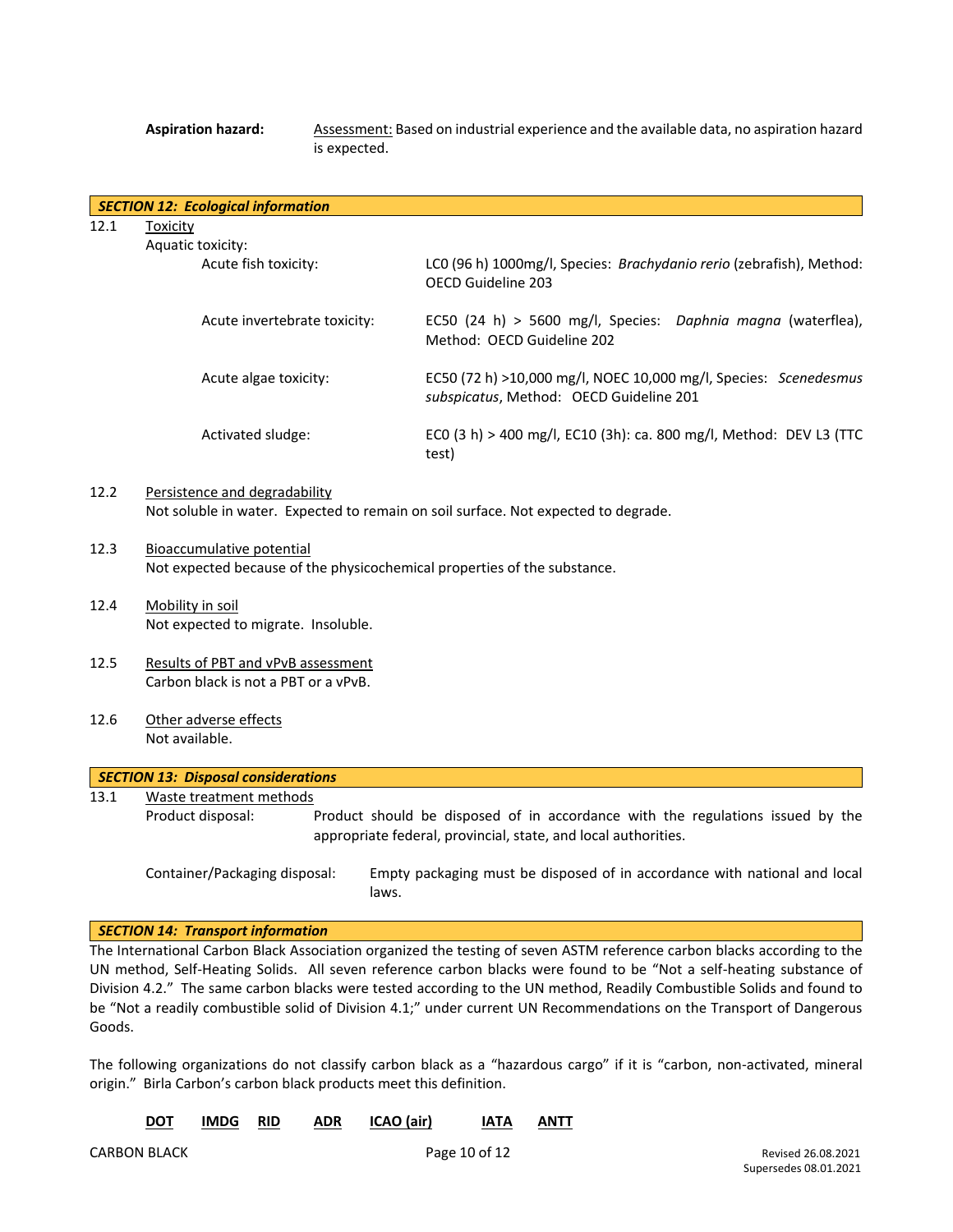| 14.1 | UN/ID No             | Not regulated |
|------|----------------------|---------------|
| 14.2 | Proper shipping name | Not regulated |
| 14.3 | Hazard class         | Not regulated |
| 14.4 | Packing group        | Not regulated |

## *SECTION 15: Regulatory information*

# 15.1 International Inventories:

Carbon black, CAS number 1333-86-4, appears on the following inventories:

| Australia:   | <b>AICS</b>                   |
|--------------|-------------------------------|
| Canada:      | DSL.                          |
| China:       | <b>IECSC</b>                  |
| Europe (EU): | EINECS (EINECS-RN: 215-609-9) |
| Japan:       | <b>ENCS</b>                   |
| Korea:       | KECI                          |
| Philippines: | <b>PICCS</b>                  |
| Taiwan:      | <b>TCSI</b>                   |
| New Zealand: | <b>NZIOC</b>                  |
| USA:         | TSCA                          |
|              |                               |

| <b>SECTION 16: Other Information</b> |                                  |                                    |                                  |  |
|--------------------------------------|----------------------------------|------------------------------------|----------------------------------|--|
| Contact Information                  |                                  |                                    |                                  |  |
| Birla Carbon U.S.A., Inc.            | Birla Carbon Brasil Ltda.        | Birla Carbon Egypt S.A.E.          | Birla Carbon China (Weifang)     |  |
| 370 Columbian Chemicals Lane         | Estrada Renê Fonseca S/N         | El-Nahda Road                      | Co., Ltd.                        |  |
| Franklin, LA 70538-1149, U.S.A.      | Cubatão SP Brazil                | Amreya, Alexandria, Egypt          | Binhai Economic Development      |  |
| Telephone +1 337 836 5641            | CEP 11573-904                    | +20 3 47 70 102                    | Zone                             |  |
|                                      | PABX Operator +55 13 3362 7100   |                                    | Weifang, Shandong, 262737,       |  |
|                                      |                                  |                                    | <b>PRC</b>                       |  |
|                                      |                                  |                                    | Telephone +86 (0536) 530 5978    |  |
| Birla Carbon U.S.A., Inc.            | Birla Carbon Italy S.R.L.        | Birla Carbon India Private Limited | Birla Carbon China (Jining) Co.  |  |
| 3500 South Road S                    | Via S Cassiano, 140              | K-16, Phase II, SIPCOT Industrial  | Ltd.                             |  |
| Ulysses, KS 67880-8103, U.S.A.       | I - 28069 San Martino di Trecate | Complex                            | Room 1428, Hongxing              |  |
| Telephone +1 620 356 3151            | (NO) Italy                       | Gummidipoondi-601201               | International B                  |  |
|                                      | Telephone +39 0321 7981          | Dist: Thiruvallur, Tamil Nadu      | Shandong Province, Jining        |  |
|                                      |                                  | India                              | China 272000                     |  |
|                                      |                                  | +91 44 279 893 01                  | +86 177 5371 2538                |  |
| Birla Carbon Canada Ltd.             | Birla Carbon Hungary Ltd.        | Birla Carbon India Private Limited | Birla Carbon Korea Co., Ltd.     |  |
| 755 Parkdale Ave. North              | H - 3581 Tiszaújváros            | Village Lohop, Patalganga,         | #1-3, Ulha-Dong                  |  |
| P.O. Box 3398, Station C             | P.O.B. 61, Hungary               | Taluka: Khalapur                   | Yeosu city, cheonnam 555-290,    |  |
| Hamilton, Ontario L8H 7M2            | Telephone +36 49 544 000         | Dist.: Raigad 410207               | Korea                            |  |
| Canada                               |                                  | Maharashtra, India                 | Telephone 82-61-688-3330         |  |
| Telephone +1 905 544 3343            |                                  | +91 22 2192 250133                 |                                  |  |
| Birla Carbon Brasil Ltda.            | Birla Carbon Spain, S.L.U.       | Birla Carbon India Private Limited | Birla Carbon Thailand Public Co. |  |
| Via Frontal km, 1, S/N. Polo         | Carretera Gajano-Pontejos        | Murdhwa Industrial Area            | Ltd.                             |  |
| Petroquimico                         | 39792 Gajano, Cantabria          | P.O. Renukook, Dist: Sonebhadra    | 44 M.1, T. Posa, A. Muang        |  |
| Camaçari Bahia Brazil                | Apartado 283, Santander, Spain   | U.P. Pin - 231 217                 | Angthong 14000                   |  |
| CEP 42.810-320                       | Telephone +34 942 503030         | India                              | +66 35 672 150-4                 |  |
| Telephone +55 71 3616 1100           |                                  | +91 5446 252 387/88/89/90/91       |                                  |  |

## References:

Borm, P.J.A., Cakmak, G., Jermann, E., Weishaupt C., Kempers, P., van Schooten,FJ., Oberdorster, G., Schins, RP. (2005) Formation of PAH-DNA adducts after in-vivo and vitro exposure of rats and lung cell to different commercial carbon blacks. Tox.Appl. Pharm. 1:205(2):157-67.